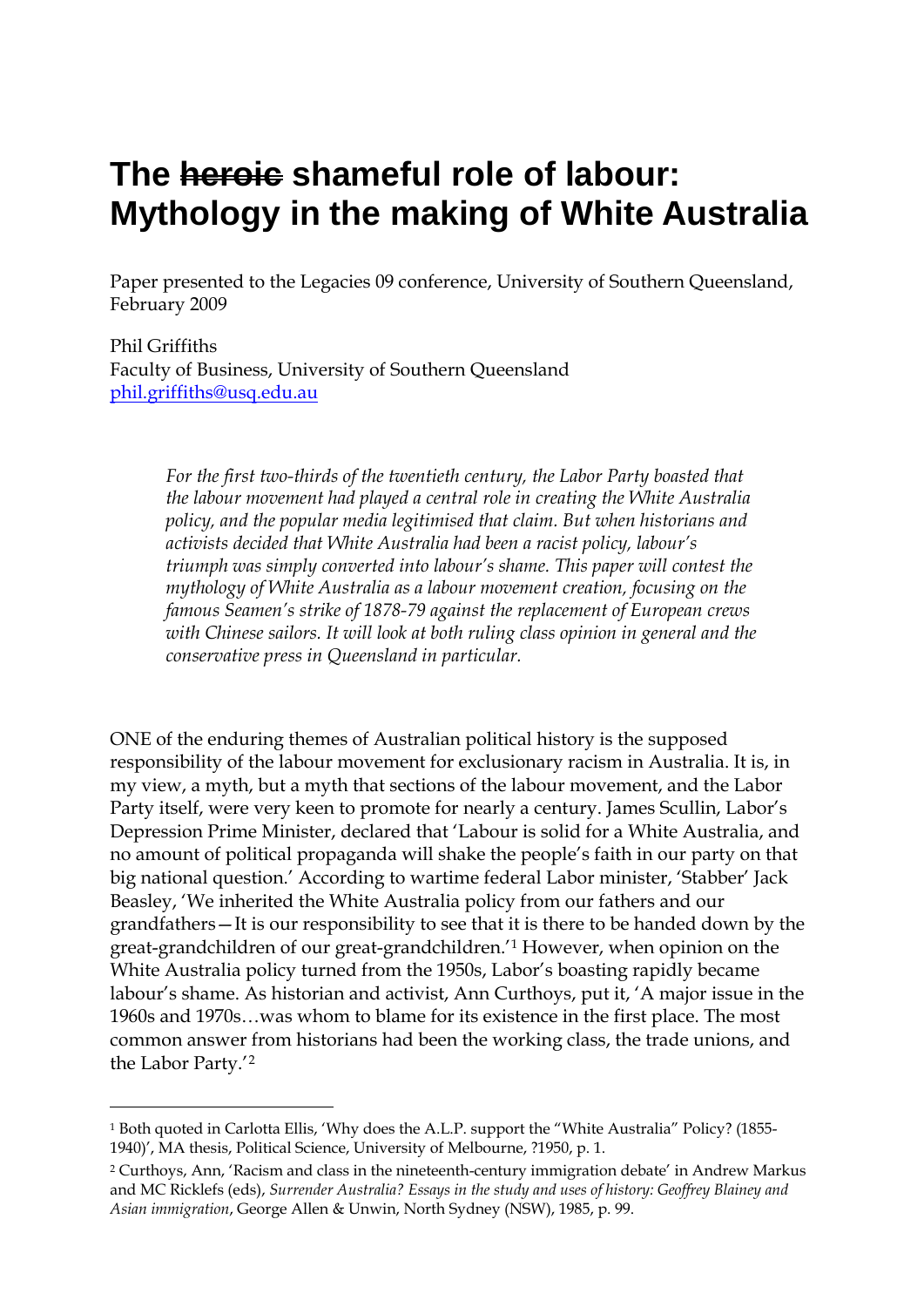There have been voices against this view. On the right, Charles Price, an apologist for White Australia, argued against the primary role of labour in its adoption.[3](#page-1-0) On the left, Verity Burgmann attacked the role of historians in promoting what she called the 'baloney' view in two important articles in the early 1980s.[4](#page-1-1) Sarah Gregson has written two important articles on the role of the right, and the RSL in particular, in promoting racist violence in Kalgoorlie and Broken Hill, and the importance of internationalism in maintaining strong unionism.[5](#page-1-2) But so far, this argument is still at the fringes. This in itself is remarkable, given the central role of the trade union movement in campaigning against discrimination in the workplaces since the late 1960s, the role of the Labor Party in passing the Racial Discrimination Act in 1975, and explicit racism of the Liberal party since its inception, and in particular since Geoffrey Blainey's attack on Asian immigrants in 1984.[6](#page-1-3)

In this paper, I want to look at the class politics surrounding one of the pivotal events in the development of the consensus for limiting Chinese immigration, and ultimately adopting white Australia. This was the Seamen's strike of 1878-79. The argument that the anti-Chinese movement was a movement of labour against capital has gained perhaps its greatest legitimacy from this struggle.

The Seamen's strike was truly a major, even cathartic, event. [7](#page-1-4) The broader dispute began in July 1878, when the Australasian Steam Navigation Company (ASN), the largest shipping line in Australia and the largest private employer in Sydney, replaced 180 European sailors with Chinese workers. It developed into an all-out strike on 18 November 1878, when hundreds more European sailors were sacked.

<span id="page-1-0"></span><sup>3</sup> *The great white walls are built: restrictive immigration to North America and Australasia 1836-1888*, Australian Institute of International Affairs in association with the Australian National University Press, Canberra, 1974. But even Price's account tended to emphasise, by its weight of narrative, the importance of working class and plebeian protest movements.

<span id="page-1-1"></span><sup>4</sup> 'Capital and labour' in Ann Curthoys and Andrew Markus (eds), *Who are our enemies? Racism and the Australian working class*, Hale and Iremonger in association with the Australian Society for the Study of Labour History, Neutral Bay (NSW), 1978, pp. 20-34; "Writing racism out of history", *Arena* [first series], no. 67, 1984, pp. 78-92.

<span id="page-1-2"></span><sup>5</sup> '"It all started on the mines"?: The 1934 Kalgoorlie race riots revisited', *Labour History*, no. 80, May 2001, pp. 21-40; 'Defending internationalism in interwar Broken Hill', *Labour History*, no. 86, May 2004, pp. 115-36.

<span id="page-1-3"></span><sup>6</sup> See esp. Andrew Markus, *Race: John Howard and the remaking of Australia*, Allen & Unwin, Crows Nest (NSW), 2001.

<span id="page-1-4"></span><sup>7</sup> The strike has been discussed in every major book treatment of the White Australia policy. Other significant treatments are: Ann Curthoys, 'Conflict and consensus: The seamen's strike of 1878' in Curthoys and Markus (eds), *Who are our enemies? Racism and the Australian working class*, Hale and Iremonger in association with the Australian Society for the Study of Labour History, Neutral Bay (NSW), 1978, pp. 48-65; Mother Pauline Kneipp, 'The seamen's strike–1878-1879: Its relation to the White Australia policy', *ANU Historical Journal*, vol. 1, no. 2, 1965-6, pp. 14-18; Charles Jonathon McNeill Hayes, 'The seamen's strike 1878-79', BA (Hons) thesis, History, Macquarie University, 1970; Richard Fletcher, 'The role of the immigration question in gaining for the labour movement recognition by society in the period 1877 to 1890 in New South Wales', MA thesis, University of Sydney, 1964, pp. 106-66.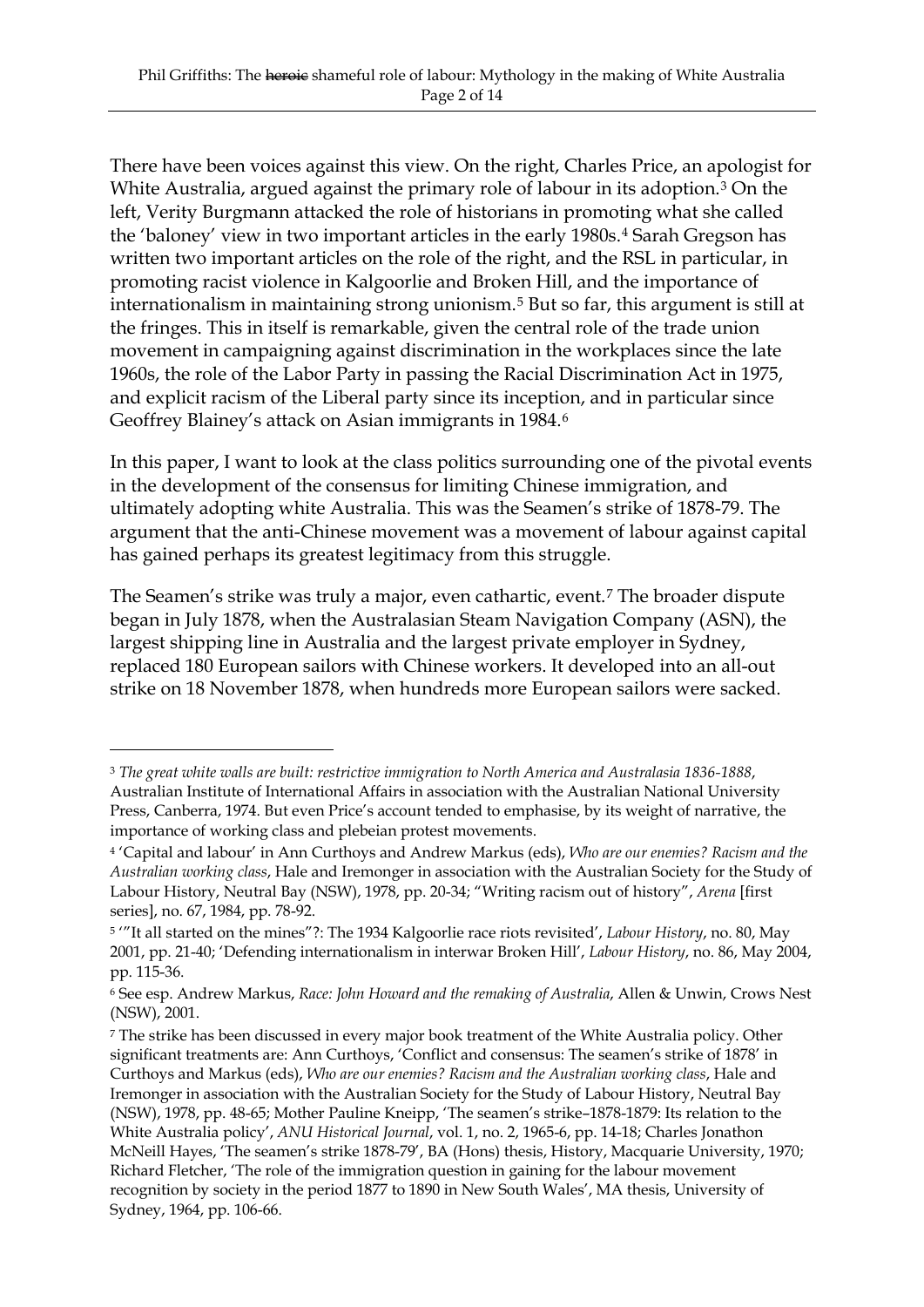Most of ASN's remaining sailors walked off the job when their ships arrived in port, and they were joined by wharf labourers who refused to load and unload ASN ships. As the dispute escalated, coal miners in the Hunter and Illawarra refused to cut coal for ASN steamers, paralysing most of the fleet. ASN responded by attempting to recruit hundreds more strike breakers from Hong Kong.

Strike organising was centred in Sydney, and from the beginning, the Seamen's Union and the Sydney Trades and Labour Council treated it as both a normal industrial dispute and a struggle against Chinese immigration. Well before the strike began, populist and mainstream political organisations were organising a vast anti-Chinese movement in support of the seafarers. There were petitions—one with 14,700 signatures, constant public meetings, and anti-Chinese riots in Sydney, Bathurst, Tamworth, Rockhampton and other regional centres. ASN was finally defeated when the *SS Mecca*, bringing 350 Chinese workers, upon whom it was relying to restart operations, sank in Torres Strait, and the Queensland government stripped the company of its lucrative mail contract. Negotiations settled the strike on 3 January 1879, with a compromise that allowed the company to keep a proportion of its Chinese sailors. Despite this, ASN gradually got rid of them, but the strike so damaged the company that it was sold in the mid-1880s. This was by far the most significant industrial dispute in colonial Australia before the great strikes of the early 1890s.

Most historians have simply seen this as part of labour's great push for a white Australia. Ann Curthoys, in her short history of the strike—which is still the best published account—is more nuanced. She argues that organised labour 'was the logical leader of opposition to the Chinese as economic competitors with European workers,' but that:

In so far as the anti-Chinese movement went beyond the specific cheap labour issue into the realm of social, political, moral, race-purity, and general economic complaints against the Chinese themselves, labour's leadership was augmented by small employer, self employed, and general middle class concern.[8](#page-2-0)

Larger capitalists were, she argued, were also racist towards Chinese people in wanting the opportunity to super-exploit them under systems of indenture, but they did not want them excluded. One of the impacts of the strike was to weaken 'capital's interest in Chinese as a source of cheap…labour,' and this 'was a precondition for the emergence of a nationally supported White Australia policy.'[9](#page-2-1)

I think this view is demonstrably wrong about New South Wales, but it falls apart when you look at Queensland. In 1878, there was only the most rudimentary labour movement in Queensland—a few members of the Seamen's Union, miners unions,

-

<span id="page-2-0"></span><sup>8</sup> Curthoys, Conflict and consensus, p. 65.

<span id="page-2-1"></span><sup>9</sup> Curthoys, Conflict and consensus, p. 65.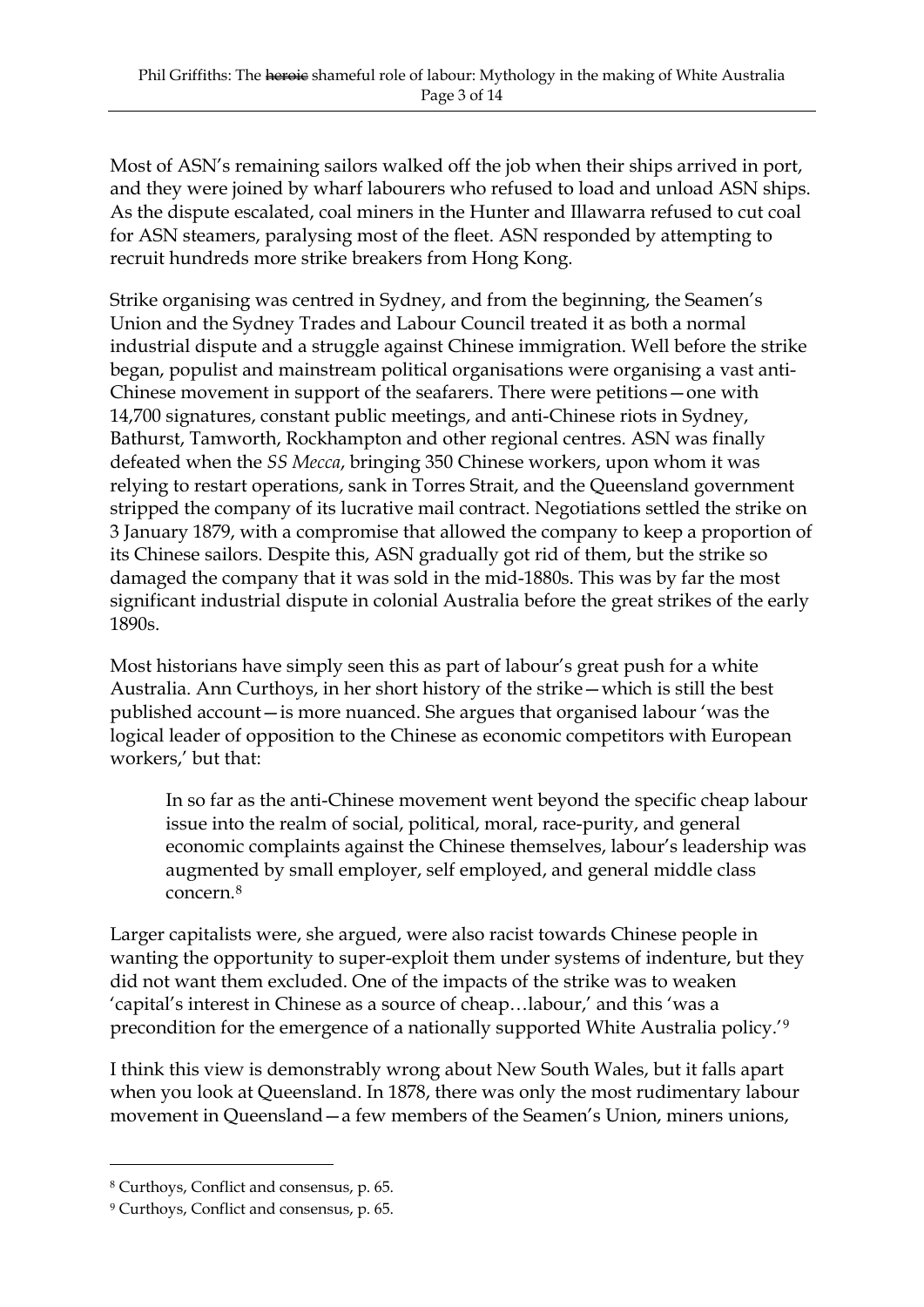and a few other small union bodies. There was no trades and labour council, and the labour movement had no independent presence.

Yet in 1877, the Queensland parliament, still dominated by squatters, had passed the colony's first Chinese immigration restriction act. Not only that, but the unelected Legislative Council, the bastion of pastoral and commercial wealth, was more militant on the issue than the elected Legislative Assembly, passing a series of amendments to make the act more restrictive and repressive.

Queensland politics was sharply divided between urban liberals and a variety of elements which grouped together into a Conservative party behind Thomas McIlwraith. These included sugar planters, squatters, some bankers and mining capitalists. In general, these elements supported the organised importation of indentured Pacific Islanders for the sugar industry, and less enthusiastically, for the pastoral industry. But this support did not extend to Chinese immigration.

The conservatives in Queensland opposed Chinese immigration on the ground that Chinese people could potentially represent a strategic threat to their control of the colony. Chinese people could become the majority in the north, and then the Chinese empire could pressure Britain over how they were to be governed. They were also concerned that Chinese immigration would impede British colonisation of the southern half of the colony. This was a uniquely ruling class agenda, and it was reflected throughout debates that led to the passing of the 1877 bill. It was often expressed in similar terms as labour concerns—as the danger of Chinese competition with European labour. This was not an opposition to competition in the labour market, but to anything that would undermine colonisation and a particular form of economic development.

Many conservatives and rich people also felt and expressed a crude racist antipathy to Asian people. This racism reflected the broader development of racism in the British imperial ruling class as it conquered and ruled vast areas of the world. It was connected to an awareness that racism amongst working class British people made them easier to control. This took a particular form in colonial Australia; a belief that an homogeneous society was necessary to maintain social order--a belief shared by liberals<sup>[10](#page-3-0)</sup>

So the rich and powerful had their own reasons for wanting to limit non-European immigration, and understanding those reasons is essential to understanding the pivotal role they played in the Seamen's strike. It helps us understand, for instance, why colonial newspapers were often saturated with racism. This was not an attempt to appeal to working class racism, but represented both the opinions of the editors

-

<span id="page-3-0"></span><sup>10</sup> This is extensively argued in Phil Griffiths, 'The making of White Australia: Ruling class agendas, 1876-1888', PhD thesis, Australian National University, 2007, [online] thesis.anu.edu.au/public/adt-ANU20080101.181655/index.html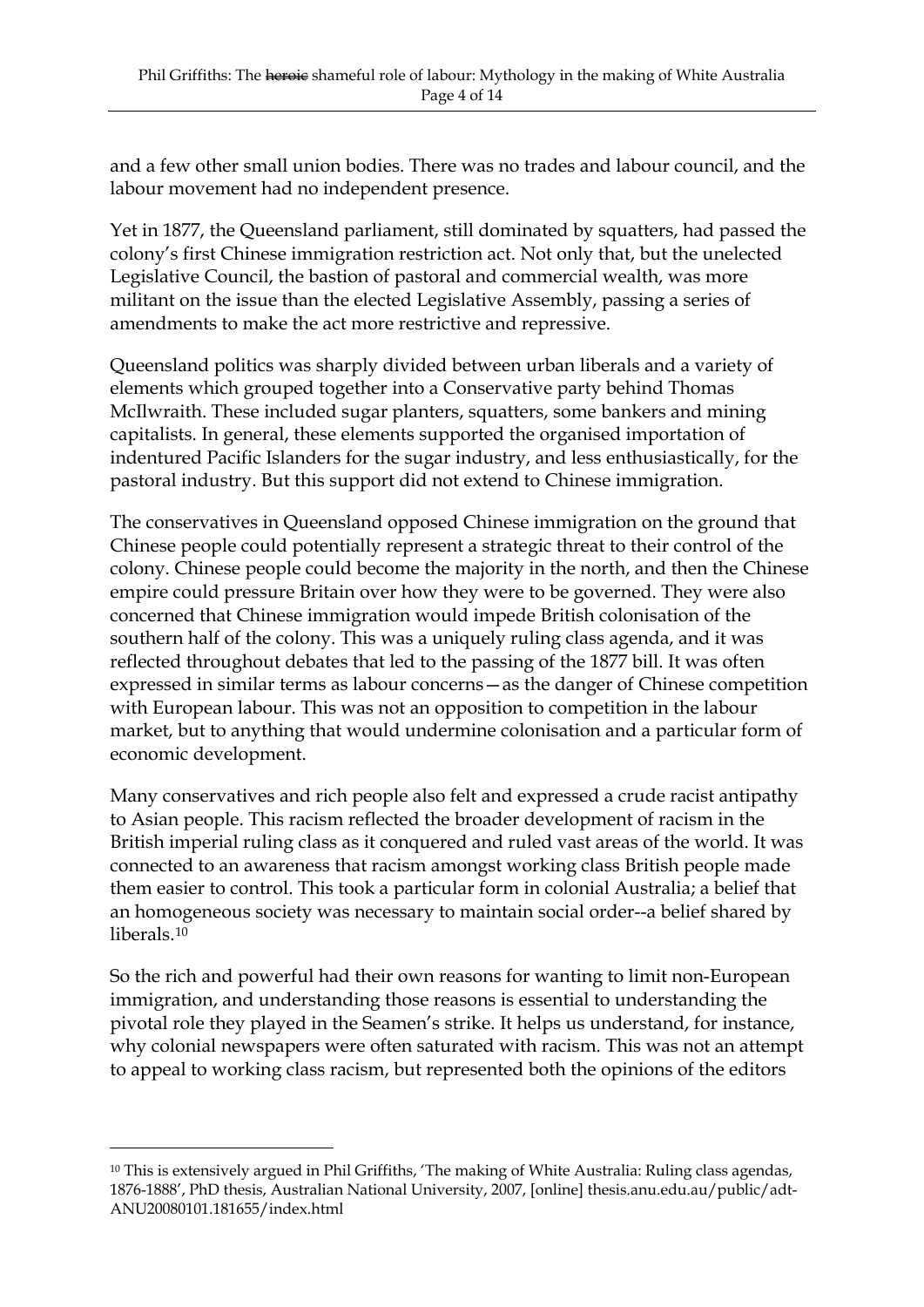and writers, and a reflection of their desire to maintain a European population and keep them nice and racist.

This helps us understand why it was that virtually the entire newspaper press of Australia supported the seamen in their strike against ASN. The major newspapers were both very large businesses in their own right, and conscious advocates for the interests of colonial business and the empire that protected their commerce. Historians who see capital and capitalism as purely matters of trade and production, who adopt an 'economist' understanding and exclude the state and the dominant ideology from discussions of class and class structure, intrinsically adopt a perspective which 'naturalises' these institutions. The business of entrenching the British empire on the Australian continent was both an economic and strategic question for both the British and Australian colonial states, and for British and local capital.[11](#page-4-0)

This does not imply that a similar proportion of capitalists supported the strike—we simply cannot know this one way or the other. In part the problem is evidentiary; we have excellent archival collections of colonial newspapers, and very few records which tell us what businesspeople and investors thought. Newspapers, however, did not simply reflect local bourgeois opinion. They played a particular role in class society—as key actors in constructing and rationalising the hegemony of capital and the British empire, and as forums for the discussion of bourgeois strategy in nationbuilding and social development.

Of course, for the ruling class, the seamen's strike presented a sharp dilemma. They were, inherently, against strikes, but this one was different because it involved actions by one major business that threatened their broader strategic and national development goals. It was different, too, because one of the main principles the workers were fighting for was theirs—the defence of the Australian colonies as 'white', and based on British institutions.

Therefore it is also important to situate ruling class debate over the seamen's strike in its broader context, one in which 'social legislation' had become more and more important, a development that was hotly debated at the time. As Karl Polanyi has pointed out, from the 1860s onwards, legislation began to restrict, in modest ways, the rights of capital, whether it be through laws against child labour, impure food, laws regulating the loading of ships and safety at sea, or laws imposing an obligation on employers to provide a workplace that was not inherently dangerous. [12](#page-4-1) The vast majority of ruling class newspapers believed that ASN had to be restrained—in perhaps the same way as a noxious industry.

<span id="page-4-0"></span><sup>11</sup> Luke Trainor, *British imperialism and Australian nationalism : manipulation, conflict, and compromise in the late nineteenth century*, Cambridge University Press, Cambridge & New York, 1994.

<span id="page-4-1"></span><sup>12</sup> Karl Polanyi, *Origins of our time: The great transformation*, V Gollancz, London, 1945, esp pp. 145-6.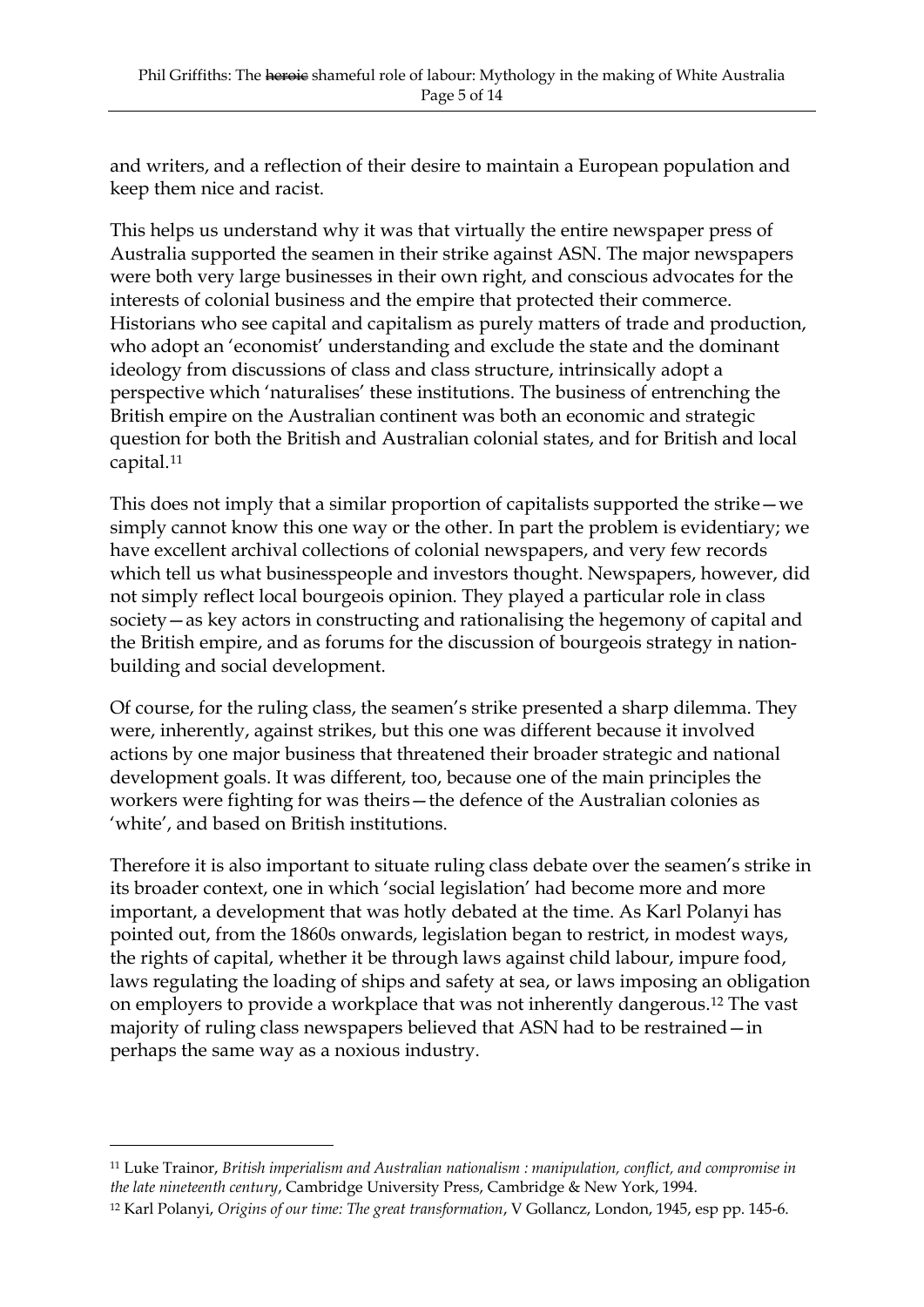## **Queensland's conservative newspapers**

One of the most significant features of the strike in Queensland was the vigorous support given to it by many of the colony's leading conservative newspapers and politicians, including the *Brisbane Courier*, the colony's leading newspaper and the one most closely associated with pastoralists, business and the McIlwraith Conservatives in parliament. For Queensland's conservatives, the anti-Chinese dimension in the campaign against ASN was not a conflict between labour and capital, but a struggle to save British Australia, a national struggle in which a trade union had been forced to take the lead.

By contrast, Brisbane's liberal paper, *The Week*, opposed the strike, and took a position very similar to that of the *Sydney Morning Herald*. It described the strike as 'mutinous behaviour' and compared the strikers with machine-breakers.[13](#page-5-0) An article by 'an old trade-unionist' affirmed the right to strike, but condemned the strike itself. 'I don't want to see Chinese replacing English tars, but I'm sad the sailors have taken the wrong and illegal course. Public opinion will not be enough.'[14](#page-5-1) It is quite clear that the liberal paper saw, in the *Courier*'s support for the strike, an abandonment of some of the fundamentals of bourgeois order. The coverage of the anti-Chinese riot in Sydney on 4 December 1878 in *The Week* was entirely unsympathetic, and it accused the *Courier* of suppressing news of the riot. It therefore covered the riot extensively on the first opportunity, and kept covering it in the following issue, publishing reports from the Sydney *Evening News* and the *Sydney Morning Herald*, presumably intending to make *Courier* readers uncomfortable. [15](#page-5-2) Ominously it warned:

An editor [of the *Courier*] who has recently indulged in the language of revolution and anarchy could hardly be expected to enjoy reading articles [in the *Sydney Morning Herald*], the burden of which is the maintenance of law and order, and the advantages of observing civil contracts. [16](#page-5-3)

Once the new NSW Government of Sir Henry Parkes had made it clear it intended introducing legislation to restrict Chinese immigration, *The Week* supported it, arguing that without NSW legislation, the Queensland anti-Chinese laws would be less effective.[17](#page-5-4)

But it's the attitude of Queensland's regional conservative newspapers that is most interesting.

<span id="page-5-0"></span><sup>13</sup> *The Week* (Brisbane) 23 November 1878, p. 724 (editorial).

<span id="page-5-1"></span><sup>14</sup> *The Week* 30 November 1878, p. 751.

<span id="page-5-2"></span><sup>15</sup> *The Week* 7 December, pp. 787, 792, 788; 14 December, pp. 818-9.

<span id="page-5-3"></span><sup>16</sup> *The Week* 7 December, p. 788.

<span id="page-5-4"></span><sup>17</sup> *The Week* 28 December 78, p. 884.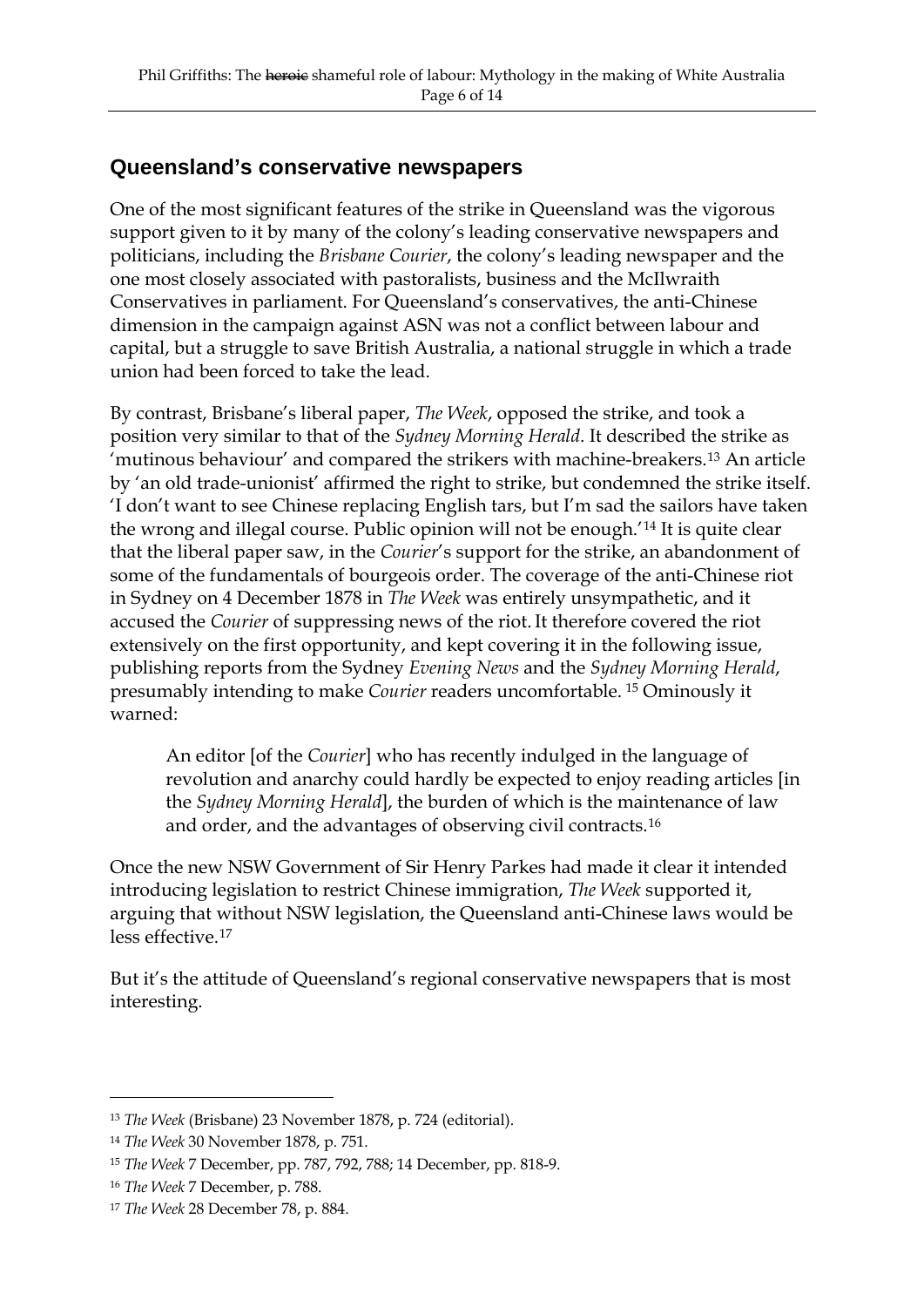In Townsville, the strike began during the election campaign, and candidates were challenged on their approach to the dispute. In a closely fought election, the successful Conservative candidate, John Deane, supported both the ASN strikers and the importation of Pacific Islanders for the sugar industry.[18](#page-6-0) With the election out of the way, the conservative *Townsville Herald* began a strident agitation against the ASN Company and its use of Chinese labour.<sup>[19](#page-6-1)</sup> It regarded most strikes as something to be 'deprecated', but there was a higher principle at work here—race:

The resistance of the seamen is founded not only on self interest, but on a social principle which is shared by all classes, whether employers or employed. The antipathies of race are inborn and not easily overcome, even by continued contact between opposite breeds. But when that contact is forced upon a civilised community to their detriment and positive loss it is only natural that the most christianlike spirit should rebel… [20](#page-6-2)

As with its southern contemporaries, the main thrust of the *Townsville Herald*'s opposition to Chinese immigrants was that they potentially threatened European colonisation. It reprinted an anti-Chinese editorial from Ipswich's conservative Queensland Times,<sup>[21](#page-6-3)</sup> and, in its own major editorial, argued that, 'we may find that by force of numbers and by equality of privileges they shall attain to the position of a dominating party, and upset the whole scheme of European society, as it obtains with us.' To this end, the paper approved a major letter from 'Anglo Saxon', who rejected the common argument that the Chinese merely came to Australia to get gold and take home their wealth: 'the fact is that whatever land "John" imigrates [sic] to, he trys [sic] to become a resident, and there is no country in the world that offers such inducements to him as Australia.' In 'Anglo-Saxon's view, Chinese people had the capacity to take over: her merchants

are already ousting European and American merchants from the tea ports of China, they have possession of the greater part of the trade in Singapore and they have a line of steamers on the coast of China and eastern India competing successfully with British shipping.

If they were not stopped, they would push 'the white men out of the road until Australia becomes a vast Chinese nation'. Thus the seamen's strike 'is not a question of class against class, but a question of race against race'. [22](#page-6-4)

The *Herald* could tolerate Chinese people growing cabbages, or engaging in the 'effeminate' work of domestic labour so 'below the dignity of male European labour',

<span id="page-6-0"></span><sup>18</sup> *Townsville Herald* 27 November 1878; this was the day of the election.

<span id="page-6-1"></span><sup>19</sup> The paper explicitly identified itself with the politics of John Murtagh Macrossan, see *Townsville Herald* 23 October 1878.

<span id="page-6-2"></span><sup>20</sup> *Townsville Herald* 30 November 1878.

<span id="page-6-3"></span><sup>21</sup> *Townsville Herald* 7 December 1878.

<span id="page-6-4"></span><sup>22</sup> *Townsville Herald* 11 December 1878.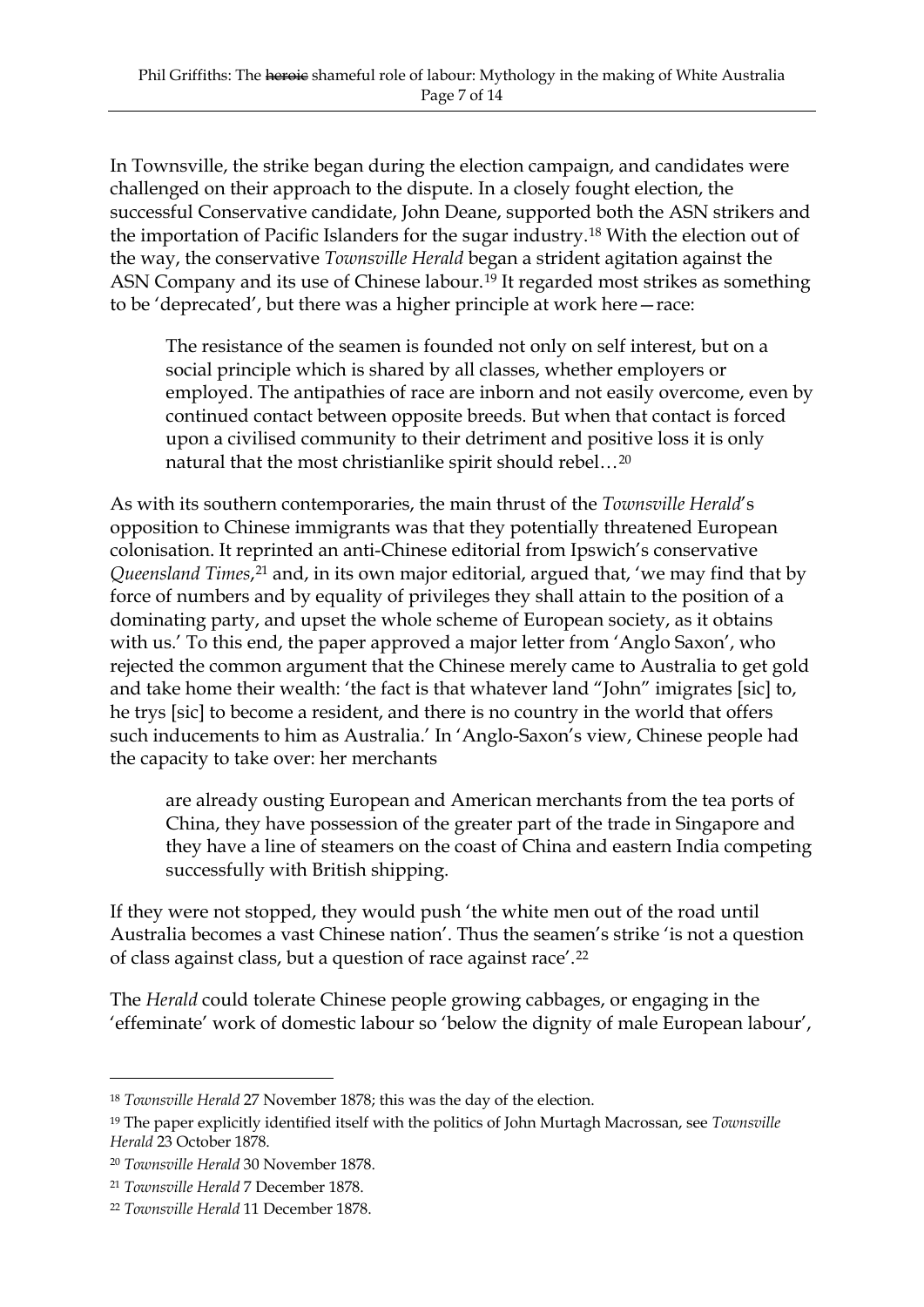but not the replacement of good British sailors by 'a cheap draft of sickly, feinthearted Mongolians' simply to swell 'the dividends of an already prosperous company'.[23](#page-7-0) While the paper was proudly racist, it would not countenance what it saw as unreasonable slurs against the Chinese, and chided the *Brisbane Courier* when the latter blamed Chinese immigrants for small pox.[24](#page-7-1) The *Herald* also found complications in the issue; the sensibilities of those in mining towns, of storekeepers who made a profit from the Chinese, and the need for 'keeping up of communication with the South'. After all, the strike was disrupting trade and business.<sup>[25](#page-7-2)</sup> But this in no way softened its attitude towards ASN; when the company was finally defeated, it commented that, 'Outside the Board of Directors there are very few indeed who do not regard this attempt to flood our ports and vessels with Chinese seamen, as a most unjust and dangerous project.'[26](#page-7-3) Once the election was decided, the town leadership held a public meeting, chaired by the newly-elected John Deane. Speaking honours were shared between Deane's supporters, and the defeated Liberal, Davey, and his supporters.

In Maryborough, the conservative *Chronicle* also came out in favour of the strike, arguing that the action of the ASN Company, in employing Chinese seafarers for their Queensland routes, represented a threat to the anti-Chinese legislative barrier erected in 1877 by the government:

If our mercantile marine is to be made up of Chinese sailors, firemen, lumpers,  $&c$ ,  $-$  and this, eventually, it would come to,  $-$  all attempts to keep their numbers within controllable limits in the colony would be in vain, and we should have the spectacle of a private company riding rough-shod over the sentiments, the wishes, and the interests of a whole people. [27](#page-7-4)

The ruling class of Maryborough petitioned the Mayor to call a public meeting on the issue. The requisition was signed by the unsuccessful conservative candidate for Wide Bay, Edward Booker, and prominent supporters of both Liberal and Conservative candidates for Wide Bay and Maryborough at the recent election.<sup>[28](#page-7-5)</sup> On the day of the public meeting, the paper ran a strident anti-Chinese editorial, defending the action of the strikers in breaking their contracts, their greatest crime in

-

<span id="page-7-0"></span><sup>23</sup> *Townsville Herald* 30 November 1878.

<span id="page-7-1"></span><sup>24</sup> *Townsville Herald* 21 December 1878.

<span id="page-7-2"></span><sup>25</sup> *Townsville Herald* 30 November 1878.

<span id="page-7-3"></span><sup>26</sup> *Townsville Herald* 4 January 1879.

<span id="page-7-4"></span><sup>27</sup> *Maryborough Chronicle*, 30 November 1878. The *Chronicle*'s conservatism is demonstrated by its support for squatters and sugar planters against Liberals, and its support of anti-Douglas candidates in the 1878 election.

<span id="page-7-5"></span><sup>28</sup> Petition in *Maryborough Chronicle*, 5 December 1878. BB Moreton, a wealthy squatter of aristocratic lineage, was the (unsuccessful) Conservative candidate for the Maryborough seat. Among those who requisitioned his candidacy, George Stuart, John Graham, SC Davy, James Graham, John Hirst, James Cunningham, JE Noakes, GW Gaynor and TT Woodrow are listed in the petition for the anti-Chinese meeting. The requisition for Moreton to stand for Maryborough was published in the *Chronicle* on 3 October 1878.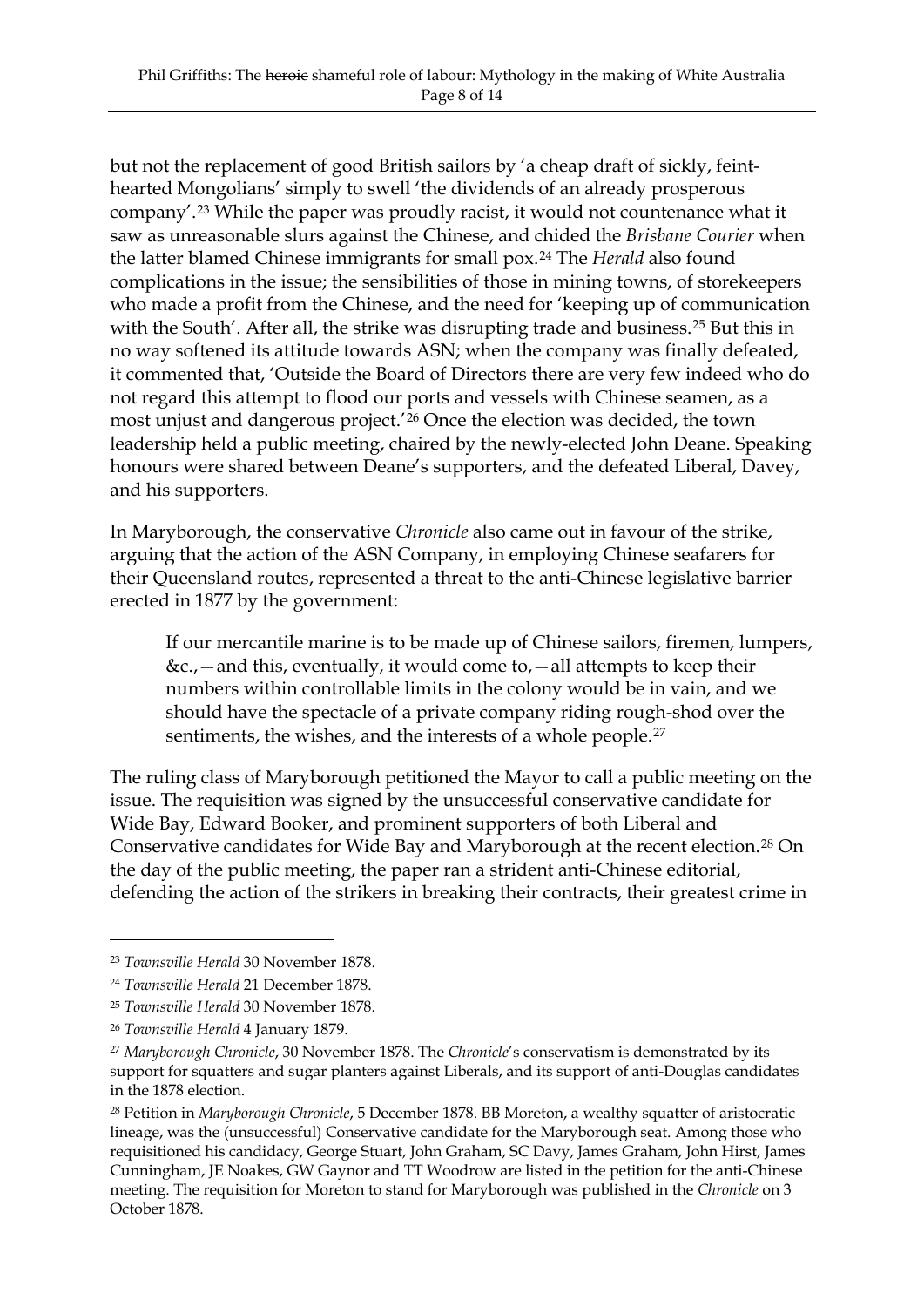the eyes of men of capital. This 'was unavoidable…for the protest against the action of the Company to be effective'. Had the seamen waited for their contracts to run out, 'their protest as individuals or in isolated groups would have been without weight or influence. Indeed, they would have been playing into the hands of the company' by allowing their places to be gradually and quietly filled by Chinese.<sup>[29](#page-8-0)</sup> These were words to send a chill down any bourgeois spine.

Despite (or because of) this elite support, there were few present in the town hall at the nominated starting time, so the Mayor started the meeting half an hour late. Clearly, the conservative newspapers were not going along with some wildly popular cause in order to maintain their authority; they were attempting to make the running on the Chinese issue. The failed Conservative, Booker, moved the first motion, warning that, 'If they allowed the invasion of this race, who were worse than locusts, what would become of their children in time to come'. Booker drew strength—as did Conservatives generally—from the words of former New South Wales Premier, Sir James Martin, who urged his own parliament to resist what he claimed was a Chinese 'invasion' in 1861. 'Our shores are close to China, and in a few years they will land millions of them in the colony', he claimed. He denied any radical content to the struggle: 'It was not a fight of labor against capital, but a fight of labor against a pest'. [30](#page-8-1)

In Maryborough, as in other sugar towns along the coast, the issue of Chinese immigration invariably raised the most potent question of Islander labour in the plantations. For the Conservative Booker, 'the Polynesian was not in any way so obnoxious as this race'.[31](#page-8-2) For the Liberal Lowry, the action of ASN set a disturbing precedent: 'If the Company had a right to employ this kind of labor, so also had the planters and storekeepers'. EJ Hobson reminded his small audience that he had denounced cheap labour from the political platforms of Maryborough, and 'had then told them what would be the result, and he was sorry to see it being realised.' His solution was to boycott Chinese goods.

But Hobson's concerns were secondary in the Queensland agitation against ASN in 1878. For the ruling class generally, and the conservative newspapers and politicians in particular, the major issue was the competition between Britain and China to colonise the Australian continent, and this provided the context for all the disingenuous talk about Chinese competition pushing out European labour. The *Maryborough Chronicle* summed this up in an editorial in the middle of the strike:

We believe we have no one to convert when we state that should the laboring and middle classes, the working and trading population of the colony become,

<span id="page-8-0"></span><sup>29</sup> *Maryborough Chronicle* 5 December 1878.

<span id="page-8-1"></span><sup>30</sup> *Maryborough Chronicle* 7 December 1878.

<span id="page-8-2"></span><sup>&</sup>lt;sup>31</sup> Pacific Islander labourers were routinely, wrongly called Polynesian in colonial debates.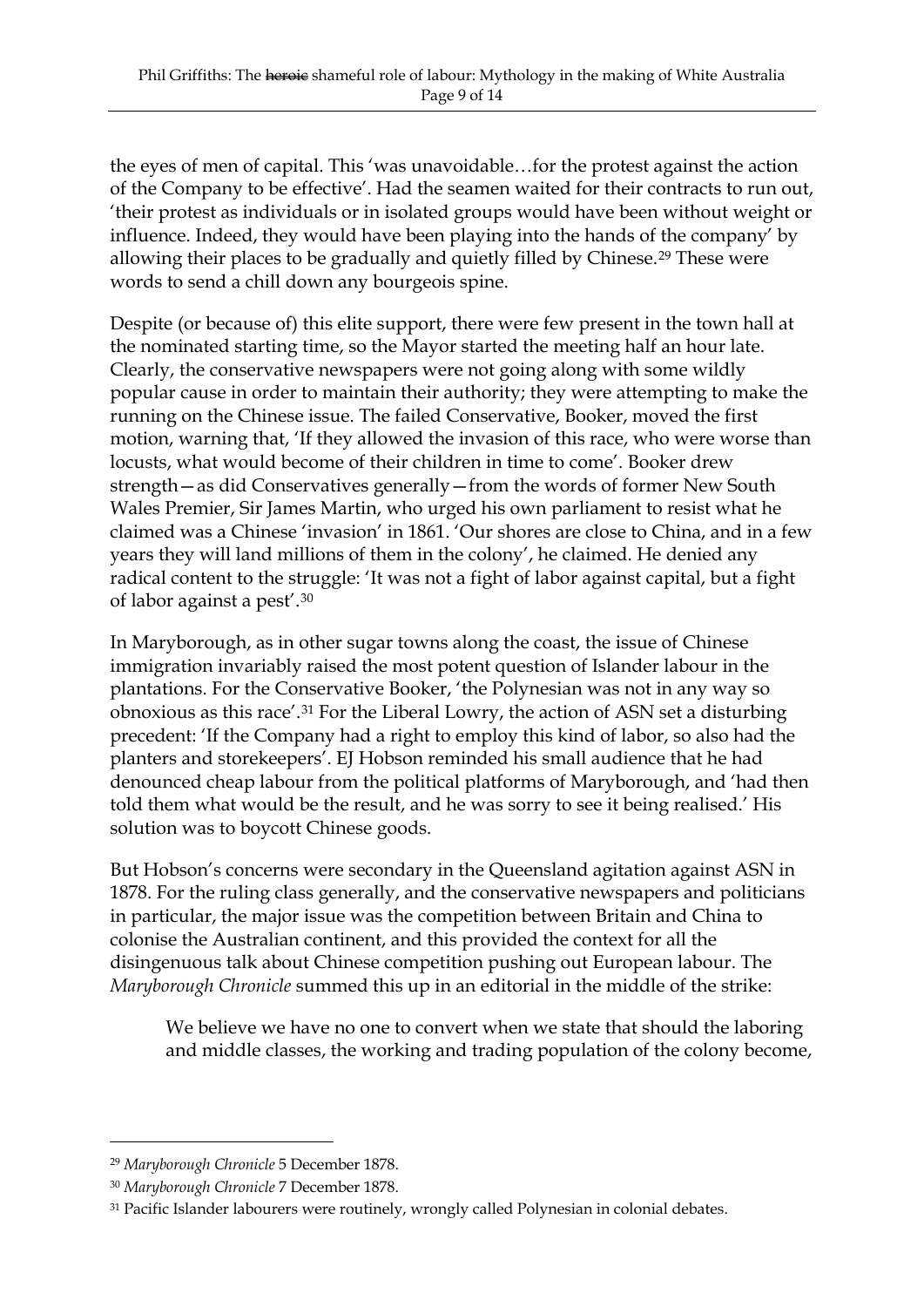ultimately, Chinese, the work of colonization, as at present understood and fostered by the British race, would come to an end.[32](#page-9-0)

In Rockhampton, the Conservative agitation was relatively weaker, and was partly overshadowed by a late election, won by the Liberals, and a militant picket of the wharf when a crowd tried to stop the ASN ship, the *Boomerang*, from docking.[33](#page-9-1) The conservative *Rockhampton Morning Bulletin* was hostile to the ASN action, and opposed to significant Chinese immigration, but was hesitant to support the strike. It saw Chinese people as inured to poverty and deprivation, and capable of outcompeting Europeans and threatening British colonisation; thus 'when their immense numbers are taken into account, it becomes evident that unless precaution is taken there is some danger of these colonies being overrun by Chinese to an alarming extent.'[34](#page-9-2) The initiative for a public meeting against ASN was not in the paper's hands; nevertheless, it was a bipartisan affair as elsewhere, with Conservatives as well as Liberals introducing the motions. The most racist offering of the evening came from the prominent Conservative, Albrecht Feez, a close friend of Sir Arthur Palmer and a Rockhampton Alderman, soon to be MLA for Leichhardt who raised the spectre of European colonisation under threat from Chinese numbers and Chinese debauchery:

We have to deal with the fact of a country with 500,000,000 of people, being within only a few days' sail of our shores, needy to send its teaming [sic] and needy population amongst us…there was one objection to their extensive introduction far more serious, and that was, on the ground of morality. (Cheers.) There was one house in San Francisco which contained 1700 Chinamen—a house not having room enough for seventy Europeans—and the immoralities that existed in that house must be something fearful. [35](#page-9-3)

One of the aims of the Conservative party and conservative press was to keep the issues of Chinese immigration and Pacific Island labour separate. Rockhampton was one place that saw a meeting held to establish an anti-Chinese and anti-Kanaka League. The composition of the speaking list was far removed from that of the anti-Chinese public meeting, being far less elevated and more narrowly Liberal.[36](#page-9-4)

<span id="page-9-0"></span><sup>32</sup> *Maryborough Chronicle* 12 December 1878.

<span id="page-9-1"></span><sup>&</sup>lt;sup>33</sup> The crowd was led by a local publican, James Manly, who was charged with attempting to incite a riot. Manly was clearly present in a leading role, reflecting again that where there was plebeian agitation against Chinese people, it was so often led by storekeepers and publicans. Manly was acquitted. See *Rockhampton Morning Bulletin* 28 November 1878.

<span id="page-9-2"></span><sup>34</sup> *Rockhampton Morning Bulletin* 27 November, 1878.

<span id="page-9-3"></span><sup>35</sup> *Rockhampton Morning Bulletin* 29 November 1878. For Feez and Palmer, see Bill Thorpe, *Colonial Queensland: Perspectives on a frontier society*, University of Queensland Press, St Lucia (Qld), 1996, p. 156-63.

<span id="page-9-4"></span><sup>36</sup> *Rockhampton Morning Bulletin* 12 December 1878.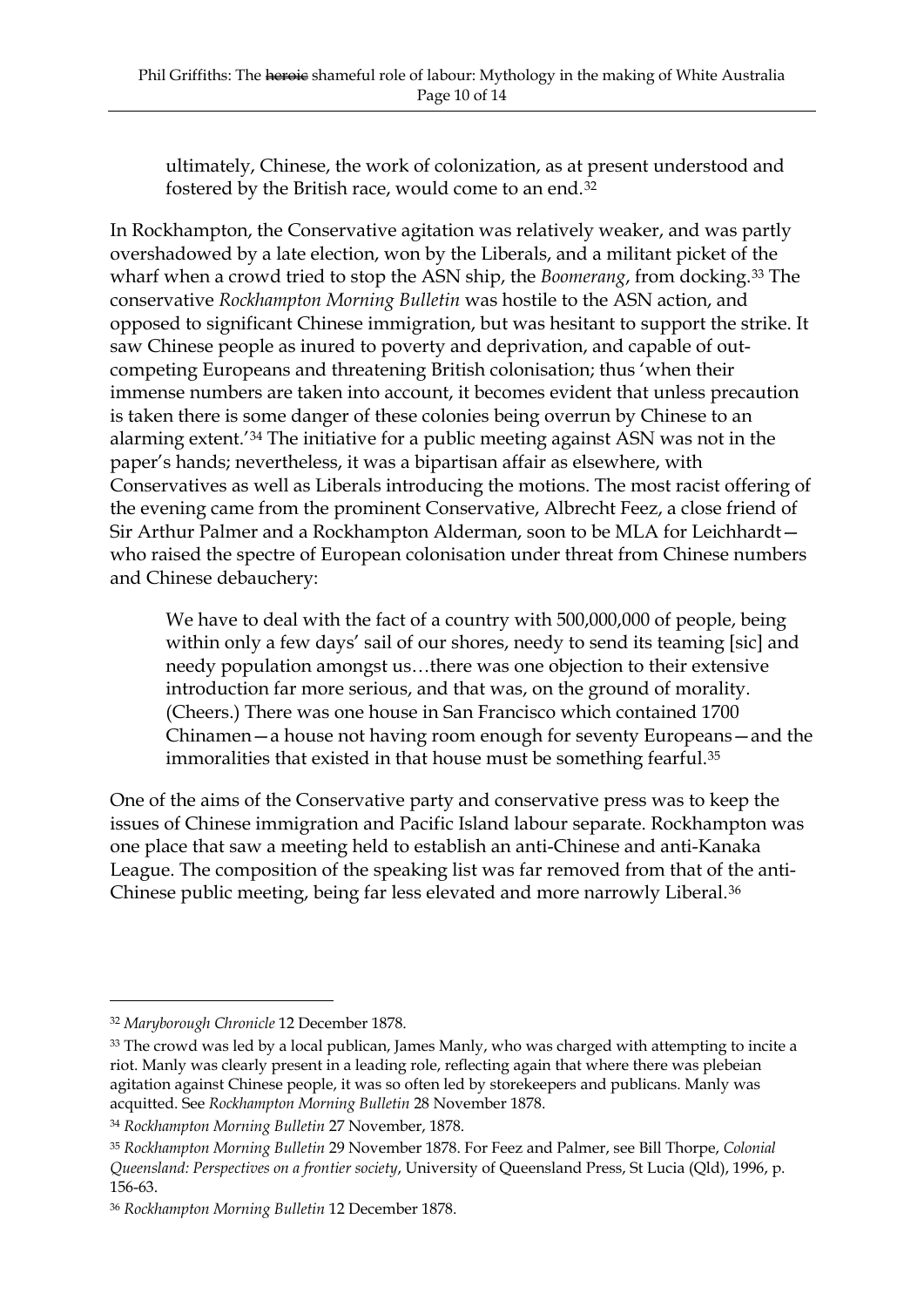But it was in Ipswich that the gulf between the myth of labour movement leadership, and the reality of ruling class dominance, is greatest. Ipswich was home to the *Queensland Times*, edited by John Irwin, a paper which had a reputation as one of Queensland's most conservative, pro-squatter publications.[37](#page-10-0) As soon as the seamen's strike broke out, the *Queensland Times* moved to support it. The issue for the paper was the threat posed by Chinese immigration to British and European colonisation of Queensland:

Already in Sydney and in Brisbane they have nearly monopolised cabinetmaking, and have driven the white men engaged in that trade either to seek work at other occupations, or to leave both colonies. Unless some check is placed upon them, Chinamen will ultimately monopolise most of our industrial occupations, and thousands of our fellow-countrymen will be shoved out of the land which they have adopted as the home of themselves and their children. [38](#page-10-1)

The paper believed that as the struggle grew, 'repressive legislation against the Chinese' would be needed in both Queensland and New South Wales.[39](#page-10-2) On 3 December 1878, the paper demanded that the Liberal government of John Douglas 'terminate the strike in favour of the men…by giving six months' notice of the termination of all mail contracts', which the government did, in an act which largely contributed to the company's defeat. In that defeat, the paper rejoiced.[40](#page-10-3)

As elsewhere, there was a public meeting in support of the striking seafarers. It was initiated when the Brisbane organising committee wrote to William Ginn, a prominent Ipswich merchant, company director and municipal councillor, asking him to take action in support of the seafarers.<sup>[41](#page-10-4)</sup> This, in itself, reveals the lack of contact between the central anti-Chinese organising committee in Brisbane and any grass-roots organisation in Ipswich. In a study of colonial Ipswich, Brad Bowden has shown how the local ruling class maintained an iron grip over the politics and social order of the town using a mixture of paternalism and repression.<sup>[42](#page-10-5)</sup>

William Ginn, the merchant, did not have a clue about how to build support and raise funds for the strike. As if to mock later historians, he did not approach the miners' union, nor miners themselves, but the editor of the town's conservative newspaper. Together with the editor, they organised a public meeting. There were no

<span id="page-10-0"></span><sup>37</sup> See Denis Cryle, *The press in colonial Queensland: A social and political history 1845-1875*, University of Queensland Press, St Lucia (Qld), 1989, esp. pp. 122-4; on p. 127 describes the paper in 1871 as a 'rabid' supporter of the Conservative Palmer.

<span id="page-10-1"></span><sup>38</sup> *QT* 26 November 1878.

<span id="page-10-2"></span><sup>39</sup> *QT* 26 November 1878.

<span id="page-10-3"></span><sup>40</sup> *QT* 4 January 1879.

<span id="page-10-4"></span><sup>41</sup> *QT* 12 December 1878

<span id="page-10-5"></span><sup>42</sup> '"Some mysterious terror": The relationship between capital and labour in Ipswich, 1861-96', *Labour History*, no. 72, May 1997, pp. 77-100.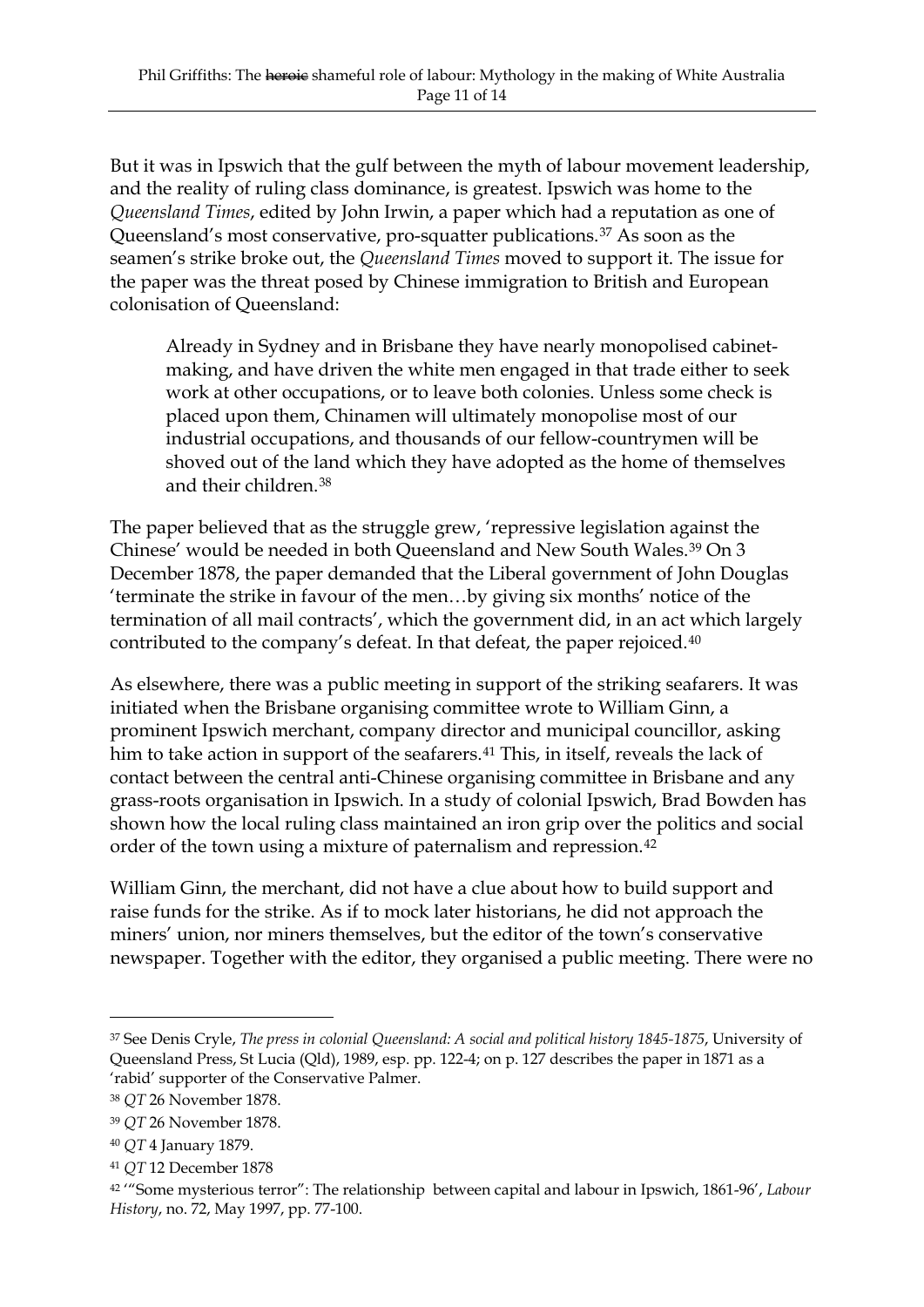trade unionists reported present on the official platform; indeed Ginn and Irwin even seem to have been reluctant to involve some of the town's Liberals. At the public meeting, Archibald Meston, who had been a Liberal candidate in the recent election, complained that he had not been approached to speak. Ginn's attitude to trade unions may be gathered by comments he made at the public meeting:

Personally he (Mr. Ginn) was not in favour of strikes like those which he had frequently seen take place in the old country. They were injurious to the men themselves, to their employers, and to trade and their pernicious influences extended far beyond the immediate places in which they took place.<sup>[43](#page-11-0)</sup>

But this was a struggle for life, for the future of the British seaman.

In order to whip up support for the public meeting, the *Queensland Times* ran a fiery editorial. The ASN Company was threatening

to deprive us of the possibility of rearing a hardy race of Australian seamen without whom we could scarcely hope in the future to take our place among the Anglo-Saxon communities predestined, from appearances, to be the ruling powers of the world… The company seem to have forgotten that if capital has its rights, it also has its duties. [44](#page-11-1)

The paper nervously appealed to its right wing audience:

There is a vast difference between the present and ordinary strikes. The latter are commonly for increased wages or shorter hours; the one now in existence is for a principle in which every working man in the colony is more or less interested.

Thus, 'there should be no scruple in the mind of any opposer of strikes which would prevent him from contributing towards the support of the seamen'. [45](#page-11-2) It is doubtful that the paper's appeal had much impact; in its subsequent report, there was no mention of the size of the meeting, suggesting it was not encouraging; a modest  $£9$ was raised - of which £5 came from one obviously well-to-do individual.<sup>[46](#page-11-3)</sup> The paper felt obliged to address the lack of working class involvement; it published a 'letter' from 'A coal miner' on the need for the miners to take action.<sup>[47](#page-11-4)</sup>

There was, eventually, a meeting called on the issue for Ipswich's many coal miners. Rather than the town hall, the venue was 'a green near the Immigration Depot'. The anxiety of the miners was palpable; they

<span id="page-11-0"></span><sup>43</sup> *QT* 19 December 1878.

<span id="page-11-1"></span><sup>44</sup> Editorial, *QT* 17 December 1878.

<span id="page-11-2"></span><sup>45</sup> Editorial, *QT* 17 December 1878.

<span id="page-11-3"></span><sup>46</sup> *QT* 19 December 1878.

<span id="page-11-4"></span><sup>47</sup> *QT* 19 December 1878.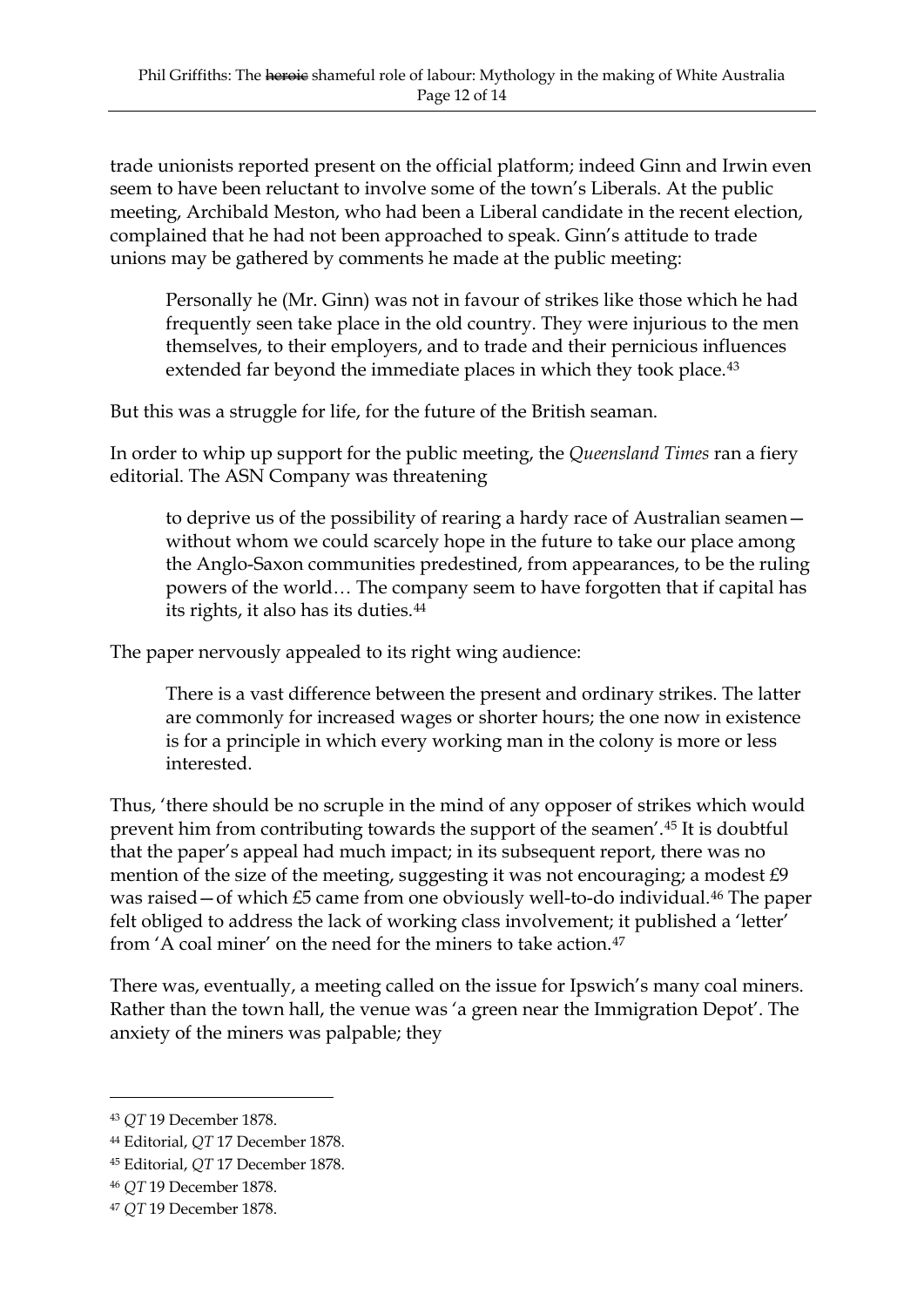appeared to be very backward in taking any decisive steps in the matter. Some present seemed to think that the seamen, after striking, should have sought the interest and co-operation of the coal miners. Others again feared that their employment would be lost, and they, with their families, be rendered destitute.[48](#page-12-0)

In the end, they agreed only to invite the Brisbane seamen to send a speaker to inform them of the facts of the matter, while the braver of them argued that if they did take action, the local strike support committee, run by the town bourgeoisie, should support them on the same basis as the seamen.<sup>[49](#page-12-1)</sup> These issues were further discussed a few days later in a letter by an erstwhile coal miner. In his view, many of the miners feared that action against ASN would end in failure; that mines which refused coal to ASN would be undermined by other local mines which would step in to supply the company.[50](#page-12-2)

It is clear from the unusual silences in the paper that its stand was far from universally supported by the local ruling class. Its political pin-up, John Malbon Thompson, was strangely absent from all the paper's reporting of the ASN dispute. He had opposed the 1877 Act on the liberal grounds of free trade and the right of people to move freely around the world. It was admitted that contributions for the strikers were weaker than in other centres, and the paper was forced to mention the efforts of Liberals the paper hated.<sup>[51](#page-12-3)</sup> However, there were no letters published protesting against the paper's position. When the compromise was announced, the paper 'rejoice[d] that the company have been defeated.'[52](#page-12-4)

## **Conclusion**

The majority of the rich and powerful came to oppose Chinese—and later all non-European—immigration to the Australian colonies. The newspapers they controlled were saturated with anti-Asian racism. At decisive moments, such as the Seamen's strike of 1878-9, most of the major newspapers they controlled supported the strike, despite their dislike for unions and strikes. They did this for their own reasons, in pursuit of their own, class agendas for expanding capitalism on this continent, and strengthening the state that would help advance it. The attitudes expressed by Queensland's conservative newspapers are a microcosm of this.

The mythology surrounding labour's role in White Australia has had many serious impacts. One has been that racialised people have hesitated to see the labour movement as an essential ally in the struggle against racism. Equally importantly, the

<span id="page-12-0"></span><sup>48</sup> *QT* 21 December 1878.

<span id="page-12-1"></span><sup>49</sup> Report in *QT* 21 December 1878.

<span id="page-12-2"></span><sup>50</sup> *QT* 24 December 1878.

<span id="page-12-3"></span><sup>51</sup> *QT* 21 December 1878.

<span id="page-12-4"></span><sup>52</sup> *QT*, editorial, 4 January 1879.